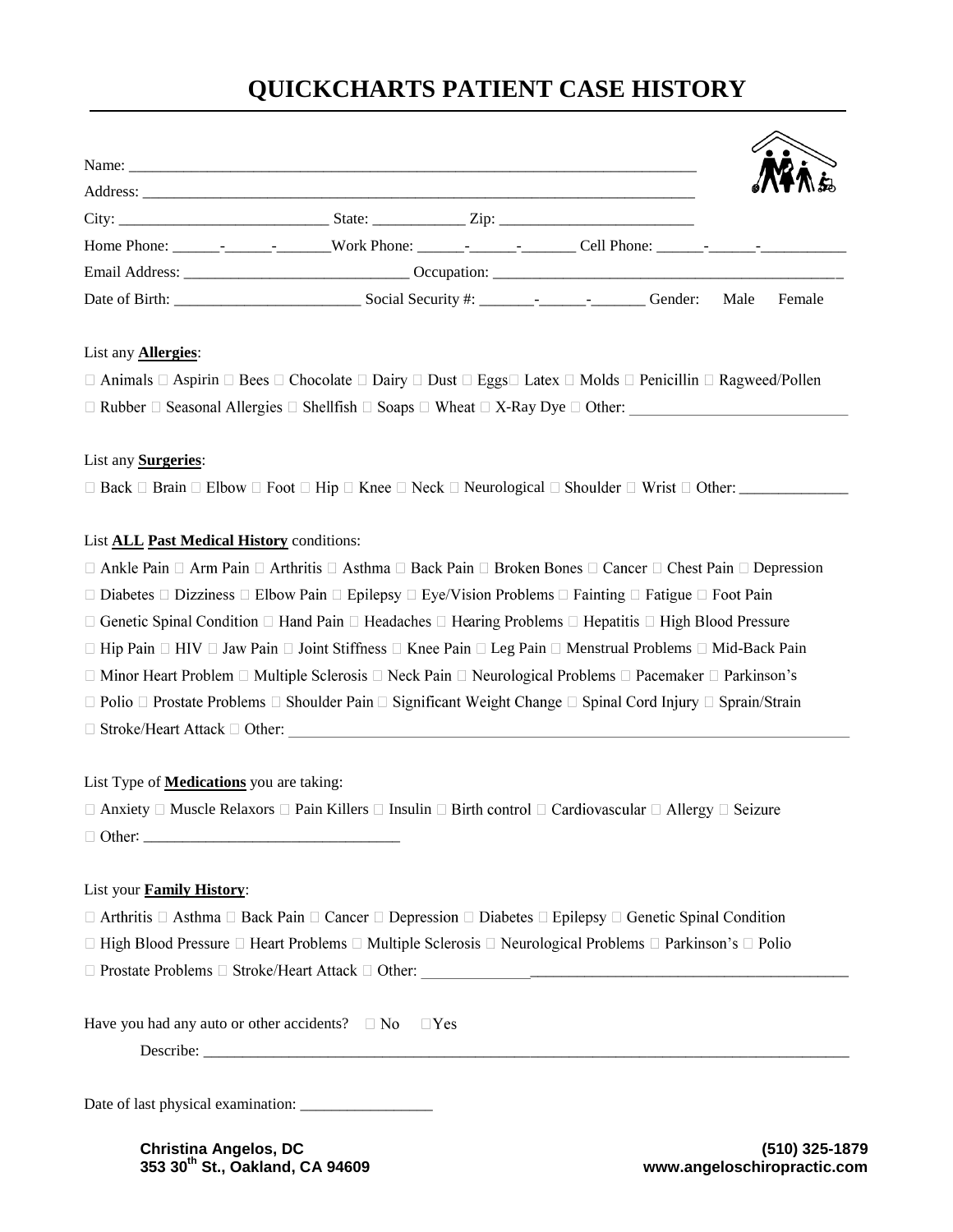| List any $\&$ all medications you take (over-the-counter or prescription): |
|----------------------------------------------------------------------------|

#### *PLEASE MARK YOUR AREAS OF PAIN ON THE DIAGRAM BELOW*



#### **Main reason for consulting the office:**

- $\Box$ Become pain free
- $\Box$ Explanation of my condition  $\Box$ 
	- Learn how to care for my condition
- $\Box$ Reduce symptoms

 $\Box$ 

Resume normal activity level

| How is your condition changing? $\Box$ GETTING BETTER $\Box$ GETTING WORSE $\Box$ NOT CHANGING                                                  |                                                                                                                        |  |  |
|-------------------------------------------------------------------------------------------------------------------------------------------------|------------------------------------------------------------------------------------------------------------------------|--|--|
| Have you had this condition in the past? $\Box$ No $\Box$ Yes                                                                                   |                                                                                                                        |  |  |
| How often do you experience your symptoms?                                                                                                      |                                                                                                                        |  |  |
| $\Box$ Constantly (76-100% of the day) $\Box$ Frequently (51-75% of the day)                                                                    |                                                                                                                        |  |  |
| $\Box$ Intermittently (26-50% of the day) $\Box$ Occasionally (0-25% of the day)                                                                |                                                                                                                        |  |  |
| Describe the nature of your symptoms: $\Box$ Sharp $\Box$ Dull $\Box$ Numb $\Box$ Burning $\Box$ Shooting $\Box$ Tingling $\Box$ Radiating Pain |                                                                                                                        |  |  |
|                                                                                                                                                 |                                                                                                                        |  |  |
| Please rate your pain on a scale of 1 to 10:                                                                                                    |                                                                                                                        |  |  |
|                                                                                                                                                 | (0= no pain and 10= excruciating pain) $\Box$ $1 \Box 2 \Box 3 \Box 4 \Box 5 \Box 6 \Box 7 \Box 8 \Box 9 \Box 10$      |  |  |
| How do your symptoms affect your ability to perform daily activities such as working or driving?                                                |                                                                                                                        |  |  |
|                                                                                                                                                 | (0= no effect and 10= no possible activities) $\Box 1 \Box 2 \Box 3 \Box 4 \Box 5 \Box 6 \Box 7 \Box 8 \Box 9 \Box 10$ |  |  |
|                                                                                                                                                 | What activities aggravate your condition (working, exercise, etc)?                                                     |  |  |
|                                                                                                                                                 |                                                                                                                        |  |  |